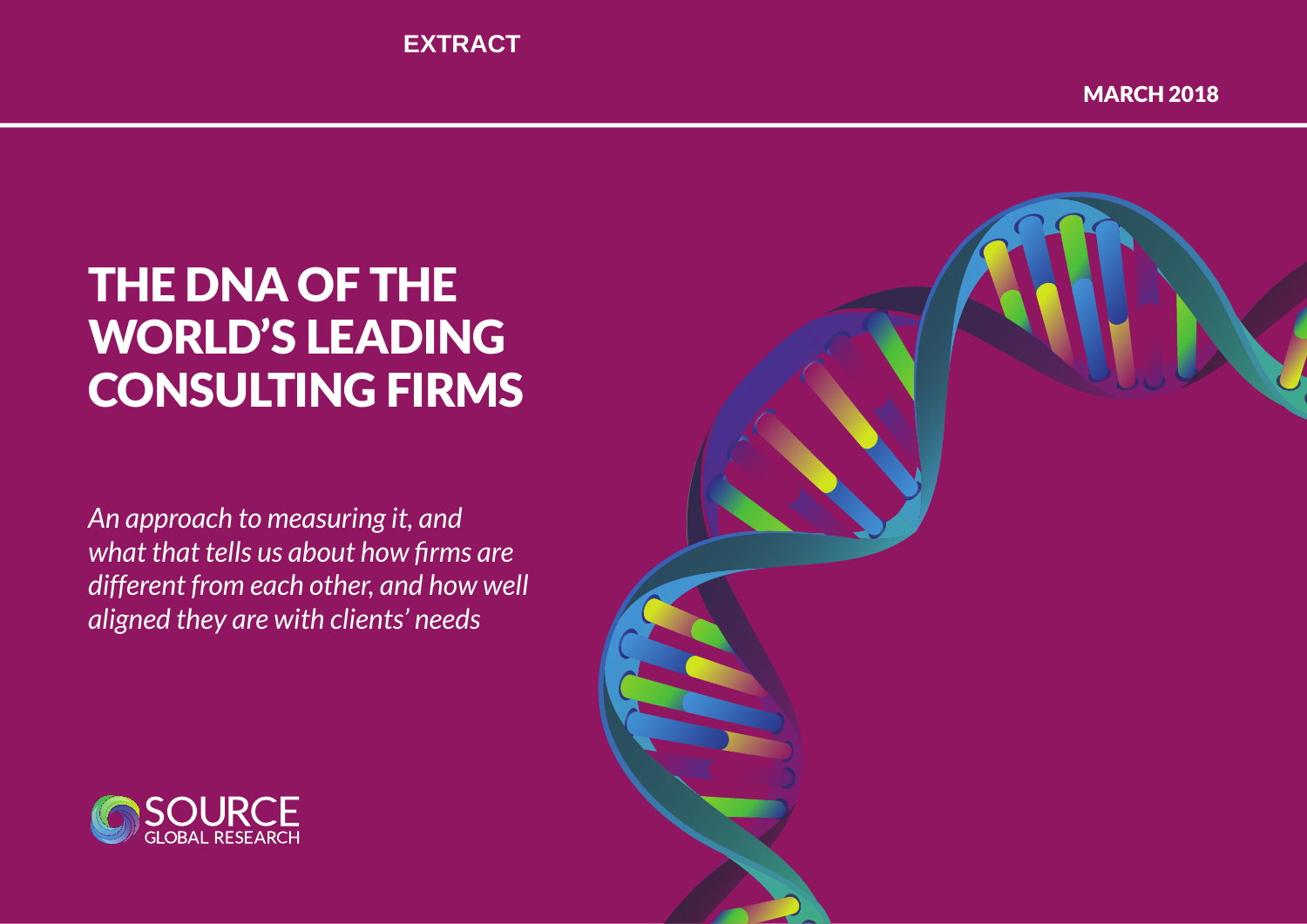# WHAT DO WE MEAN BY DNA?

**Until now, "DNA" has been a term, borrowed from genetics, that has been applied loosely, and often irritatingly, to describe the culture of an organisation, especially with reference to what makes it unique.** People have typically used it to explain the actions of their organisation, or to align themselves with a value or capability to which they think their customers will be attracted: "It's in our DNA!", they proclaim.

More often than not, this sort of talk is just fluff— rooted in nothing remotely scientific, and describing an aspiration rather than a reality. But that shouldn't distract from the fact that the idea behind it is essentially a good one; that the pursuit of a deeper understanding of the building blocks of an organisation—and the sources of its differentiation—is a worthwhile activity. What's needed, then, is a more scientific approach that is primarily concerned with understanding what exists, rather than with the view people inside an organisation have about themselves or what their organisation should be.

There's no perfect way to do that: DNA isn't actually a thing in an organisation in the way it is in an organism, so we have to find a proxy for it. In our view, that proxy is a range of 15 attributes that we know, from our research, to be important to the clients of professional services firms. And the way to measure the existence of those attributes is to ask clients about them.

### **The purpose of this white paper**

This white paper represents the output of an idea about how we might approach the subject of measuring the DNA of a consulting firm. It does not represent the last word on the topic, but rather the first. Our hope is that it will stimulate debate, enquiry, and the pursuit of a deeper understanding about the brands of professional services firms. It is not perfect, neither is it complete, and nor is it meant to be.